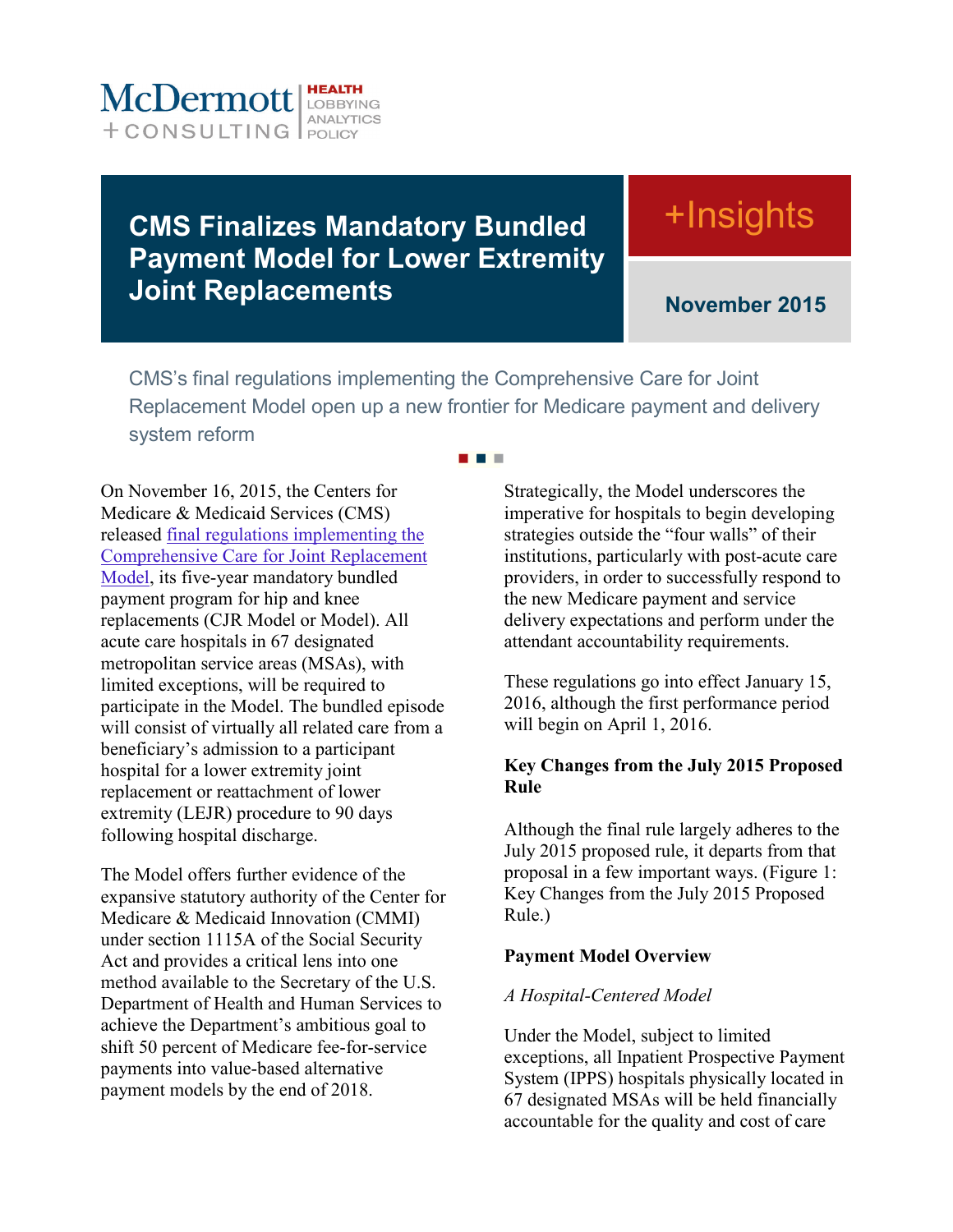#### <span id="page-1-0"></span>**Figure 1: Key Changes from the July 2015 Proposed Rule**

## *Key Changes from the July 2015 Proposed Rule*

•**Delay** of the Model's start date from January 1, 2016, to **April 1, 2016**

•**Reduction** in the number of participating geographic regions from 75 to **67 MSAs**

•Use of a composite quality score to link quality to payment, and removal of the mandatory allcause risk-standardized readmission measure (NQF #1551)

•Phase-in of downside risk from a 2 percent discount up to a **maximum 3 percent discount**

•More gradual increase of stop-loss limits, providing greater protection against losses in early performance years

•Stratification of the CJR target prices based on beneficiary's fracture status

> during the entire LEJR episode of care. Only hospitals already participating in CMMI's Bundled Payment for Care Improvement (BPCI) Model 1 or the risk-bearing phase of BPCI Models 2 and 4 for LEJR episodes will be exempt from participation. Hospitals located outside of the designated MSAs are excluded from, and will not be permitted to apply for, the Model. The list of the 67 designated MSAs, which were selected through a stratified random sampling, and the hospitals in those areas that are expected to participate is available on the CMS website.

Consistent with the proposed rule, hospitals in the designated MSAs that also participate in

other CMMI models and CMS programs, including the Medicare Shared Savings Program and other accountable care organization (ACO) models, will not be exempted from required participation in the Model.

In total, CMS estimates that almost 800 hospitals will be required to participate in the CJR Model.

#### **Table 1: Performance Periods**

| PY1                           | PY <sub>2</sub>             | PY3                         | PY4                         | PY <sub>5</sub>             |
|-------------------------------|-----------------------------|-----------------------------|-----------------------------|-----------------------------|
| April $1-$<br>Dec 31,<br>2016 | Jan $1-$<br>Dec 31,<br>2017 | Jan $1-$<br>Dec 31,<br>2018 | Jan $1-$<br>Dec 31,<br>2019 | Jan $1-$<br>Dec 31,<br>2020 |
| Upside<br>risk only           | Partial downside risk       |                             | Full downside risk          |                             |

#### *Episode Description*

CMS selected LEJR as an entry into mandatory bundled payments because (i) LEJR is a high expenditure, high utilization procedure commonly furnished to Medicare beneficiaries, and (ii) it is subject to significant variation in spending.

The episode construction shows significant structural similarities to BPCI. Under the Model, the LEJR episode will be triggered by an admission to the IPPS hospital resulting in a discharge assigned to either MS-DRG 469 (Major joint replacement or reattachment of lower extremity with MCC) or MS-DRG 470 (Major joint replacement or reattachment of lower extremity w/out MCC). As a general matter, an episode may be triggered by any beneficiary who, for the duration of the episode, is enrolled in Medicare Parts A and B, whose eligibility for Medicare is not on the basis of end stage renal disease, and who is not enrolled in a managed care plan.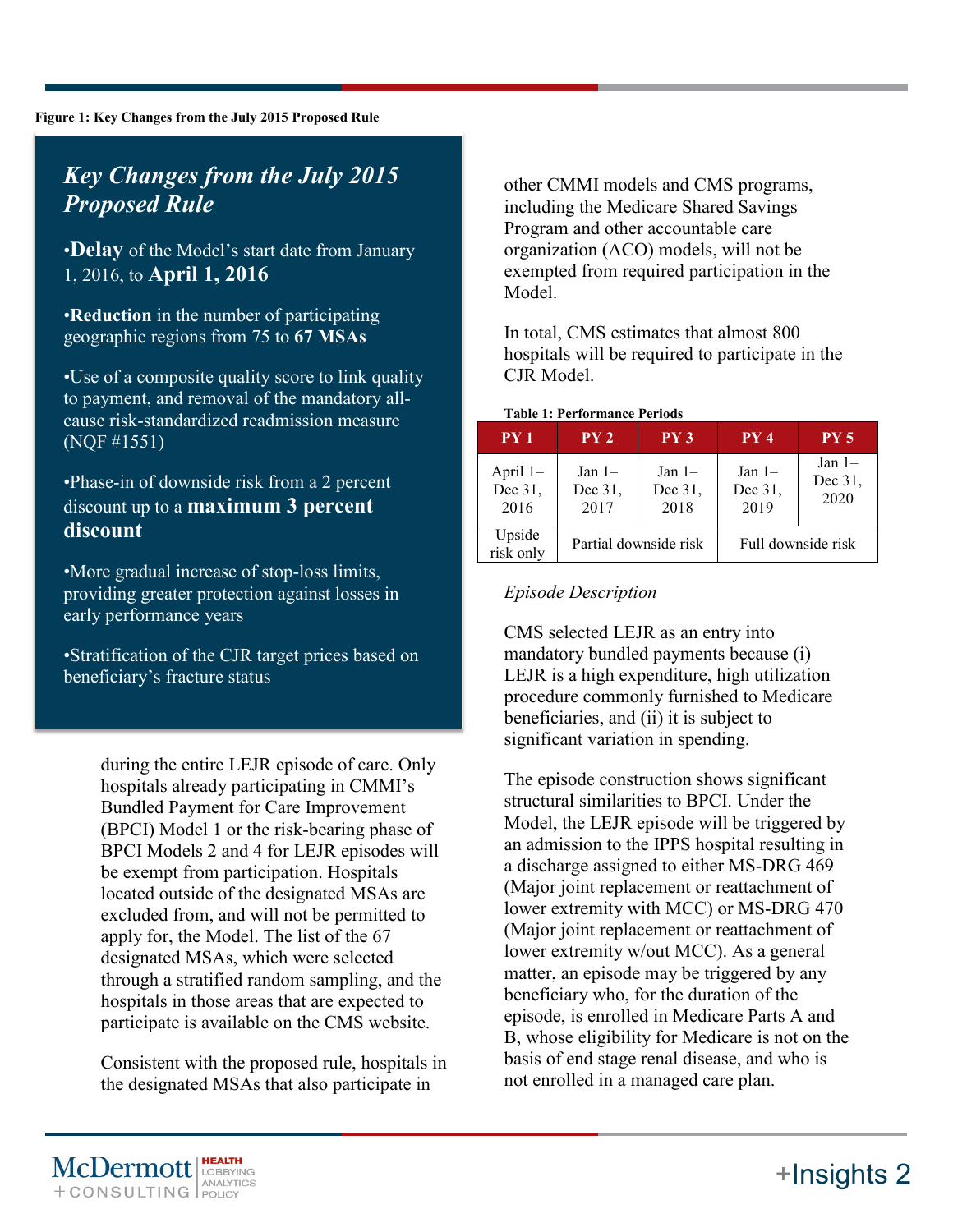The episode of care will be defined to consist of all related care covered under Medicare Part A and Part B that is furnished to a CJR beneficiary from the beginning of the beneficiary's admission to the anchor hospital through the 90 days following hospital discharge. The 90-day period stands in notable contrast to BPCI, which afforded participants with the opportunity to select an episode length of 30, 60 or 90 days following hospital discharge.

Episodes of care will include, but are not limited to, (i) physicians' services, (ii) inpatient hospital services (including hospital readmissions), (iii) inpatient psychiatric facility services, (iv) long-term care hospital (LTCH) services, (v) inpatient rehabilitation facility services, (vi) skilled nursing facility (SNF) services, (vii) home health agency (HHA) services, (viii) hospital outpatient services,  $(ix)$  outpatient therapy services,  $(x)$ clinical laboratory services, (xi) durable medical equipment, (xii) Part B drugs, (xiii) hospice and (xiv) per-beneficiary per-month care management payments under CMMI models, with certain exceptions.

The inclusion of hospice services in the episode stands in contrast to BPCI. Items and services unrelated to the anchor hospitalization itself, as determined by CMS, are excluded from the episode.

#### **Table 2: Episode Description**

| <b>Episode</b><br><b>Initiator</b> | <b>Time Period</b>                                      | <b>Services</b><br><b>Included</b> |
|------------------------------------|---------------------------------------------------------|------------------------------------|
| <b>MS-DRG 469</b>                  | From admission for episode<br>through 90 days after the | Part A                             |
| <b>MS-DRG 470</b>                  | date of hospital discharge                              | Part B                             |

#### **Payment Methodology**

The Model is organized around a retrospective bundled payment. Hospitals and other providers will continue to be paid for all care delivered during the performance year consistent with existing Medicare payment rules. Following the applicable performance year, however, CMS will conduct a retrospective reconciliation to compare the payments made to providers relative to an established target price. If the participant hospital's episodes fall under the established target price, the hospital will be eligible for a reconciliation payment. By contrast, if the cost of episodes falls above the established target price, the hospital will be required to repay an overage to CMS.

CMS will provide each participant hospital with its own specific target price for MS-DRGs 469 and 470, stratified by whether a hip fracture is present or not. CMS will calculate such episodic target prices using a blend of historical hospital-specific and regional spending for the pertinent episode, applying a discount factor of up to 2.0 percent in performance years two and three and up to 3 percent in performance years four and five. To determine historical expenditures, CMS will use a three-year baseline period, which it will rebase every other year. The regional component of the blend will increase over time, moving from two-thirds hospitalspecific and one-third regional for performance years one and two, to one-third hospital-specific and two-thirds regional for performance year three, to entirely regional for performance years four and five. This methodology could result in participant hospitals facing differing incentives based on whether they have historically been more or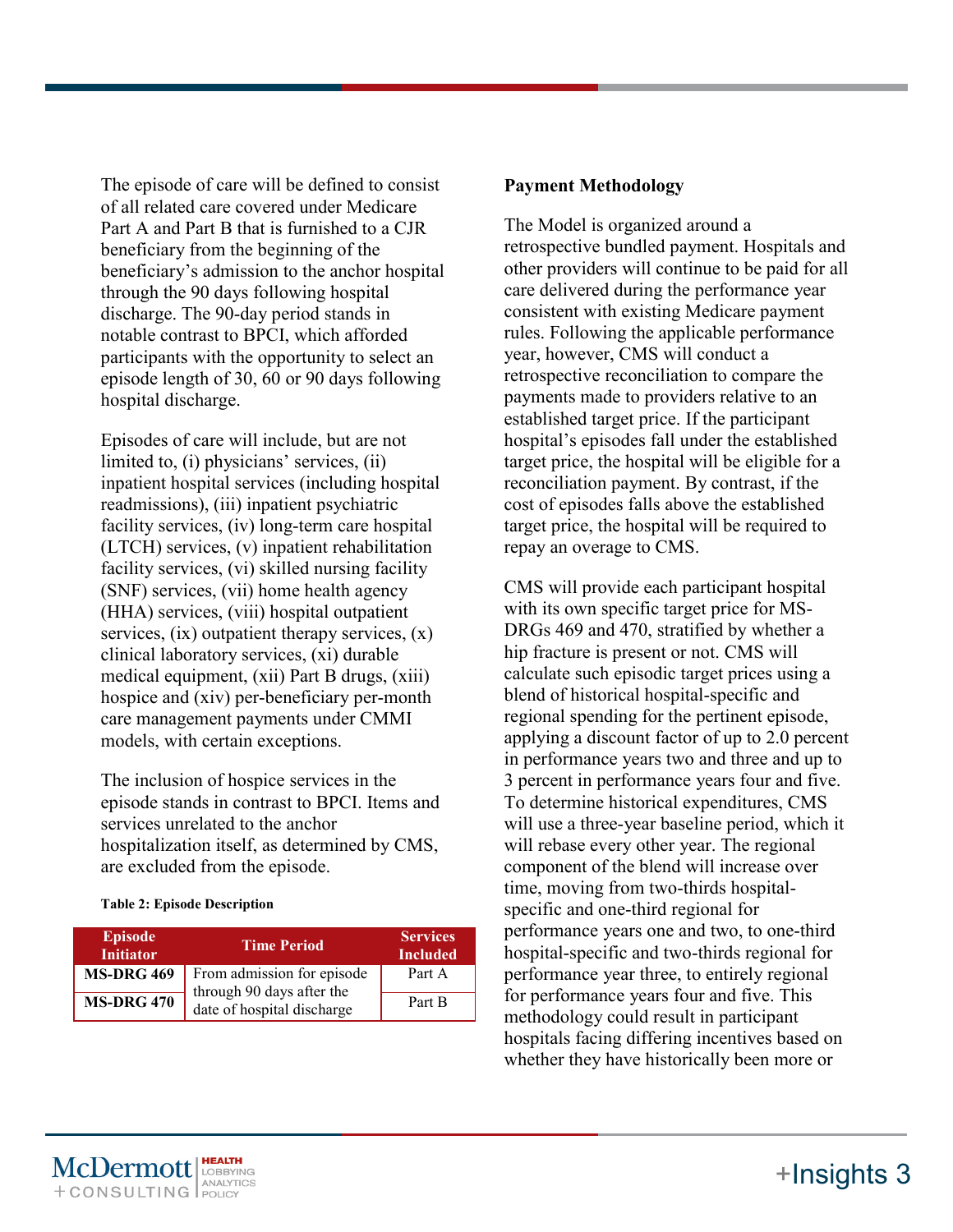less efficient compared to other hospitals in their region.

#### *Limitations on Loss and Gains*

To limit financial risk to both participant hospitals and CMS, the Model applies stoploss limits (repayment limits) and stop-gain limits (reward limits). All participant hospitals that achieve LEJR actual spending below the target price and meet a minimum composite quality score may earn up to 5 percent of their target price in performance

years one and two, 10 percent in performance year three, and 20 percent in performance years four and five. By contrast, beginning in performance year two, participant hospitals must repay Medicare up to a symmetrical repayment limit for spending in excess of the target price. In recognition of their lower risk tolerance and infrastructure and support, CMS has provided Rural Referral Centers, Sole Community Hospitals and Medicare Dependent Hospitals with greater stop-loss protection.

|                   | Year 1 | <b>Year 2</b> | Performance Performance Performance Performance Performance<br><b>Year 3</b> | Year 4 | Year 5 |
|-------------------|--------|---------------|------------------------------------------------------------------------------|--------|--------|
| Standard<br>Limit | $5\%$  | $5\%$         | 10%                                                                          | 20%    | 20%    |

#### **Table 3: Gain Limits**

#### **Table 4: Stop-Loss Limits**

|                                     | <b>Performance</b><br><b>Year 1</b> | <b>Performance</b><br><b>Year 2</b> | Performance<br>Year 3 | <b>Performance</b><br>Year 4 | <b>Performance</b><br><b>Year 5</b> |
|-------------------------------------|-------------------------------------|-------------------------------------|-----------------------|------------------------------|-------------------------------------|
| Standard<br>Limit                   | N/A                                 | $5\%$                               | 10%                   | 20%                          | 20%                                 |
| Limit for<br>RRCs, SCHs<br>and MDHs | N/A                                 | 3%                                  | 5%                    | $5\%$                        | $5\%$                               |

### *Quality Methodology*

Consistent with CMS's goal to decrease health care costs while improving the quality of care through bundled payment initiatives, the Model includes specific and significant quality-related requirements. As finalized, the quality methodology represents a significant deviation from the proposed rule, whereby receipt of reconciliation payments was bluntly conditioned upon achieving a minimum quality threshold.

Under the final rule, CMS will factor a participant hospital's measure performance relative to the national distribution of all hospitals' performance when calculating the hospital's reconciliation payment amounts. Participant hospitals may reduce the effective discount percentage applied to reconciliation payments from 3 percent to as low as 1.5 percent in performance years four and five depending on performance in a composite quality score. The composite quality score is determined based on relative percentile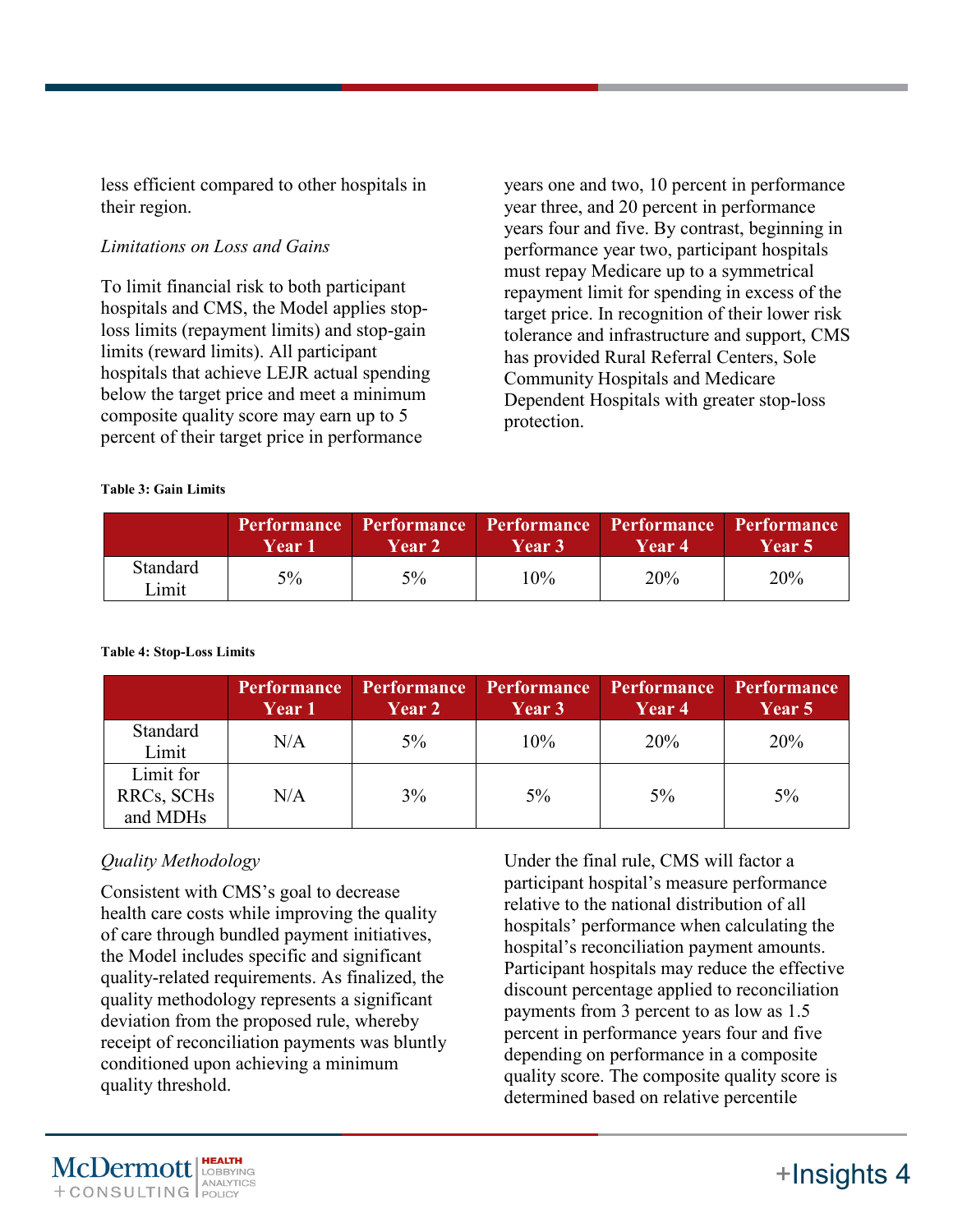performance and, if substantial, hospitalspecific improvement in two mandatory quality measures:

- Hospital-level risk-standardized complication rate following elective primary total hip arthroplasty (THA) and/or total knee arthroplasty (TKA) (NQF# 1550) (50 percent weighting)
- Hospital Consumer Assessment of Healthcare Providers and Systems Survey (NQF# 0166) (40 percent weighting)

The composite quality score methodology also allocates additional points for hospitals that voluntarily report designated THA/TKA patient-reported outcomes and limited risk variable data (10 percent weighting).

Based on their composite quality scores, participant hospitals will be graded "Excellent," "Good," "Acceptable" or "Below Acceptable," which will result in application of varying effective discount percentages to reconciliation payments. Practically speaking, this grading will allow participating hospitals with excellent quality scores to receive easier episodic targets, while low-performing hospitals will face significant discounts of up to 3 percent. If a participant hospital receives a below acceptable grade or is found to be engaged in an inappropriate and systemic under-provision of care, it will not be eligible to receive or retain reconciliation payments.

#### *Overlap with ACO Models*

Addressing and reconciling overlaps among payment and service delivery models likely will become one of the most challenging and important issues in Medicare's emerging payment landscape. Acknowledging certain

challenges created by overlapping payment models, CMS finalized its decision to account for reconciliation payments prior to paying out shared savings or other payments earned by participants in other models and programs. It further indicated its intent to recoup the applicable discount required under CJR from participant hospitals that are also ACO participants or ACO providers/suppliers, when a CJR beneficiary is assigned to the Pioneer ACO Model, Medicare Shared Savings Program, Next Generation ACO or Comprehensive ESRD Care initiative. Although CMS highlights certain meritorious arguments for its ACO overlap policy, the policy may limit an important avenue for ACOs to achieve shared savings, as ACOs will be limited to the discount factor reflected in the CJR target price, rather than the full savings achievable during beneficiaries' episodes of care.

#### *Beneficiary Protections*

The Model preserves Medicare beneficiaries' right to obtain health services from any Medicare-enrolled provider or supplier. While Medicare beneficiaries will not have the option to opt out of the Model, CMS will require participant hospitals to supply beneficiaries with detailed written information regarding the design of the Model, their continued access to all Medicare protections and freedom of provider choice, their ability to access their own patient data, and a list of all providers and suppliers with whom the participant hospital has "collaborator" agreements, discussed further below. While participant hospitals may recommend preferred providers and suppliers, consistent with applicable law, they may not unlawfully limit beneficiary choice.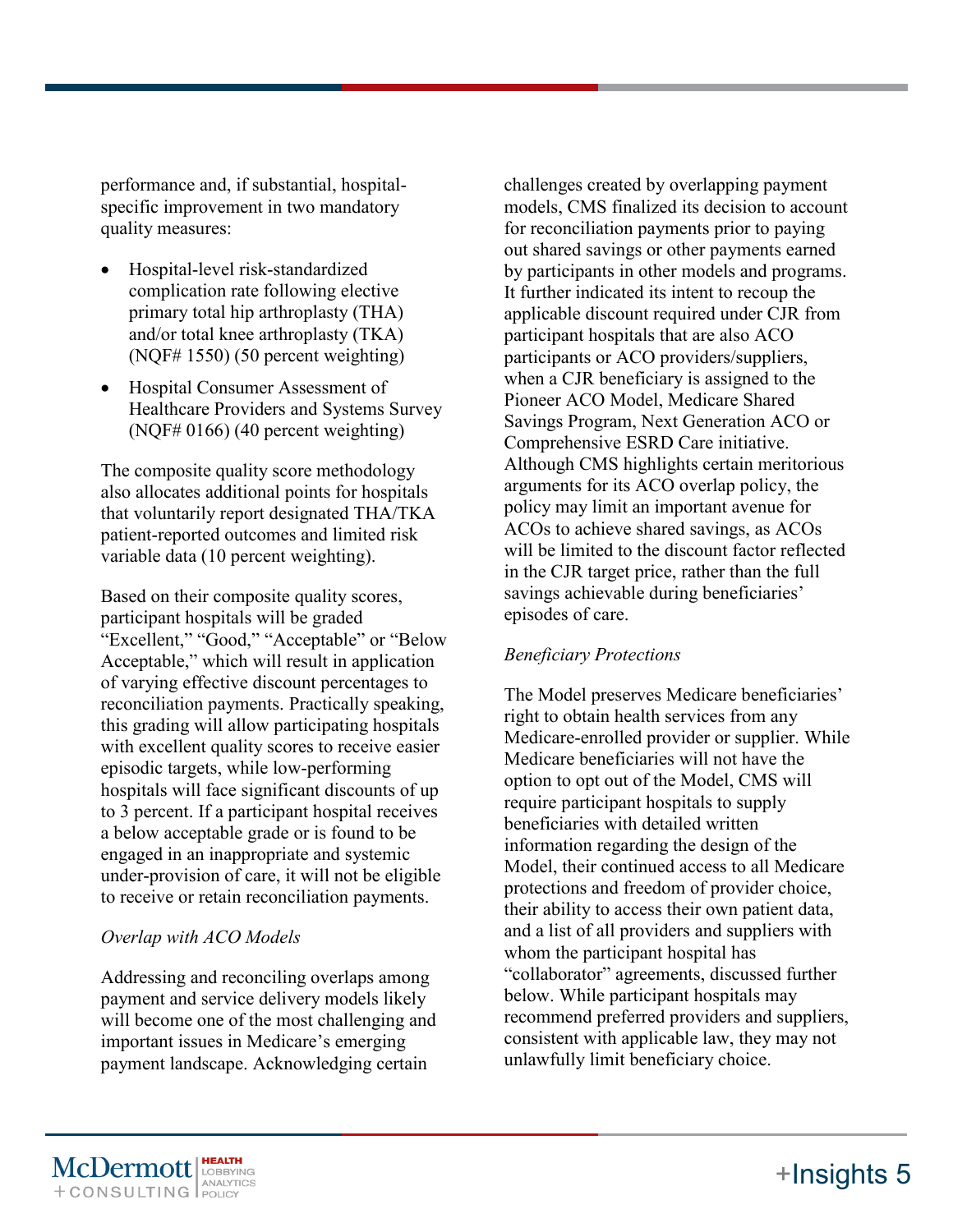### McDermott LOBBYING ANALYTICS  $+$  CONSULTING  $\int_{POL(C)}^{AVALU}$

#### **Regulatory Flexibilities Gainsharing and Risk Sharing, Patient Incentives and Payment Policy Waivers**

#### *Gainsharing and Risk Sharing*

The final CJR Model provides various regulatory flexibilities to assist providers in delivering high quality care at lower costs within the Model. As a general matter, these payment and fraud and abuse waivers demonstrate close similarities to those offered under the BPCI Models.

Under the Model, CMS will permit participant hospitals to make gainsharing payments to CJR "collaborators." These payments may consist only of reconciliation payments or internal cost savings (i.e., measurable, actual and verifiable cost savings realized by the participant hospital in connect with items or services to beneficiaries within CJR episodes) or both. Medicare-enrolled SNFs, HHAs, LTCHs, IRFs, physicians, nonphysician practitioners, providers/suppliers of outpatient therapy services, and PGPs are considered eligible to serve as CJR collaborators.

The parameters around the provision of gainsharing payments and related documentation requirements are strictly prescribed, and participant hospitals should closely review the requirements set forth at 42 C.F.R. § 510.500 et seq. and in the fraud and abuse waivers issued for the CJR Model to ensure full compliance and, as applicable, protection of an applicable financial arrangement under the relevant waivers.

Among these requirements, participant hospitals should be aware of the need to establish written policies pertaining to the selection of CJR collaborators (the criteria of which may not be based, directly or indirectly, on the volume or value of referrals or business other generated), that sharing arrangements must be memorialized through detailed signed collaborator agreements, and that the participant hospital and its governing body must assume ultimate responsibility for full compliance with all Model provisions.

CMS also conditions a CJR collaborator's eligibility for gainsharing payments on requirements that include (i) meeting quality criteria established by the participant hospital; (ii) directly furnishing a billable service to a CJR beneficiary during a CJR episode; and (iii) if a physician group practice, having one or more PGP members bill for an item or service furnished during a CJR episode and the PGP's contribution to CJR care redesign and clinical involvement in the care of CJR beneficiaries.

The Model imposes specific financial limitations on gainsharing distributions and risk sharing allocation. Gainsharing payments must be derived solely from reconciliation payments and/or internal cost savings. Gainsharing payments to individual CJR collaborator physicians and practitioners are capped at 50 percent of the respective physician fee schedule payments for CJR episode services and, for PGPs, at 50 percent of the total aggregate Medicare fee schedule amount billed and furnished by PGP members during CJR episodes. A PGP may distribute all or a portion of any gainsharing payment it receives to "practice collaboration agents" only in accordance with a written distribution arrangement, the parameters for which are set forth in the final rule and associated fraud and abuse waivers.

The Model also permits participant hospitals to share responsibility with its CJR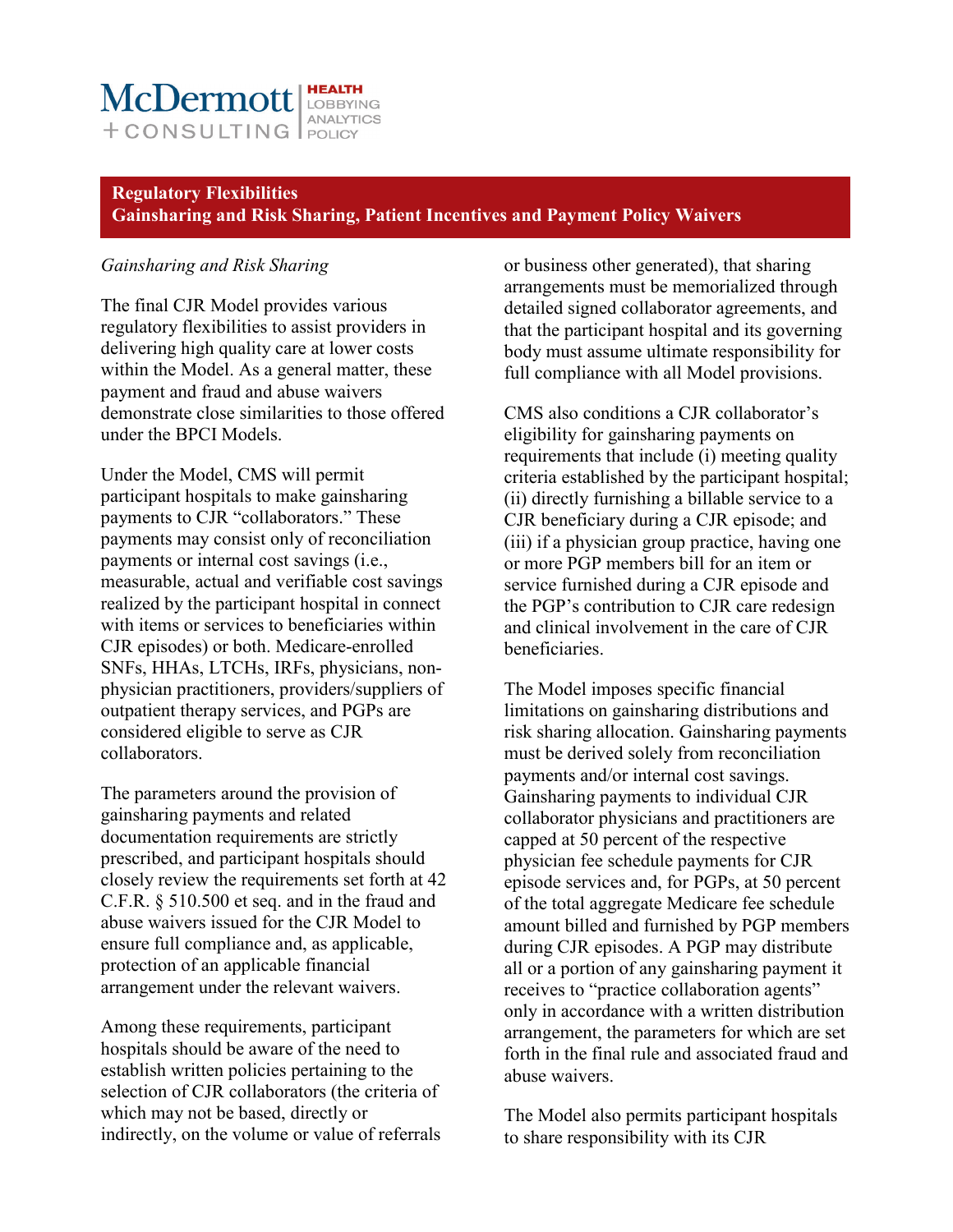collaborators for any required Medicare repayment through "alignment payments," but stipulates that (i) a hospital must retain responsibility for at least 50 percent of any repayment amount and (ii) an individual CJR collaborator may not pay more than 25 percent of the repayment amount.

Notwithstanding the above, CMS clarifies that financial arrangements between non-Medicare providers and suppliers, such as ACOs or other third parties, are permitted assuming they would be allowed under existing laws, rules and regulations outside of the context of the Model.

#### *Patient Engagement Incentives*

To enable heightened engagement with CJR beneficiaries, the Model permits participant hospitals and their agents to provide in-kind patient engagement incentives to CJR beneficiaries during a CJR episode. The final rule stipulates seven conditional requirements, including that the item or service be a preventive care item or service, or advance a clinical goal, and be reasonably connected to the medical care provided during the CJR episode. CMS stipulates that any item or service involving technology that has a retail value of more than \$100 must be retrieved from the beneficiary at the end of the CJR episode and that aggregate retail value may not exceed \$1,000 per-patient, per-episode.

Hospitals must document any patient incentives that exceed \$25 and maintain such records for 10 years.

#### **Post-Acute Care Services as a Key Variable for Success**

CMS selected LEJR for this first mandatory bundled payment demonstration because of

**Figure 2: Payment Policy Waivers**

### **Payment Policy Waivers**

CMS also finalized five payment policy waivers that offer critical tools for participant hospitals to enhance the quality and efficiency of patient care. These waivers include the following:

#### **Waiver of the three-day SNF rule**

Beginning in performance year two, the Model permits coverage of a SNF stay following discharge from an anchor hospital stay of less than three days, but stipulates that a receiving SNF must have at least a three-star rating and must be identified on the applicable list of qualified SNFs at the time of CJR beneficiary's admission to the SNF.

### Post-discharge home visits

The Model waives the direct supervision requirement, enabling clinical staff to provide home visits to CJR beneficiaries under general supervision. It also permits up to nine visits during an episode to be billed to Medicare.

### **Telehealth**

With the limited exception for the face-toface requirement for home health certification, the Model waives the geographic site and originating site requirements for telehealth services, thereby allowing telehealth services to be provided in a CJR beneficiary's home or place of residence. The Model also designates HCPCS codes unique to the Model for such remote in-home visits.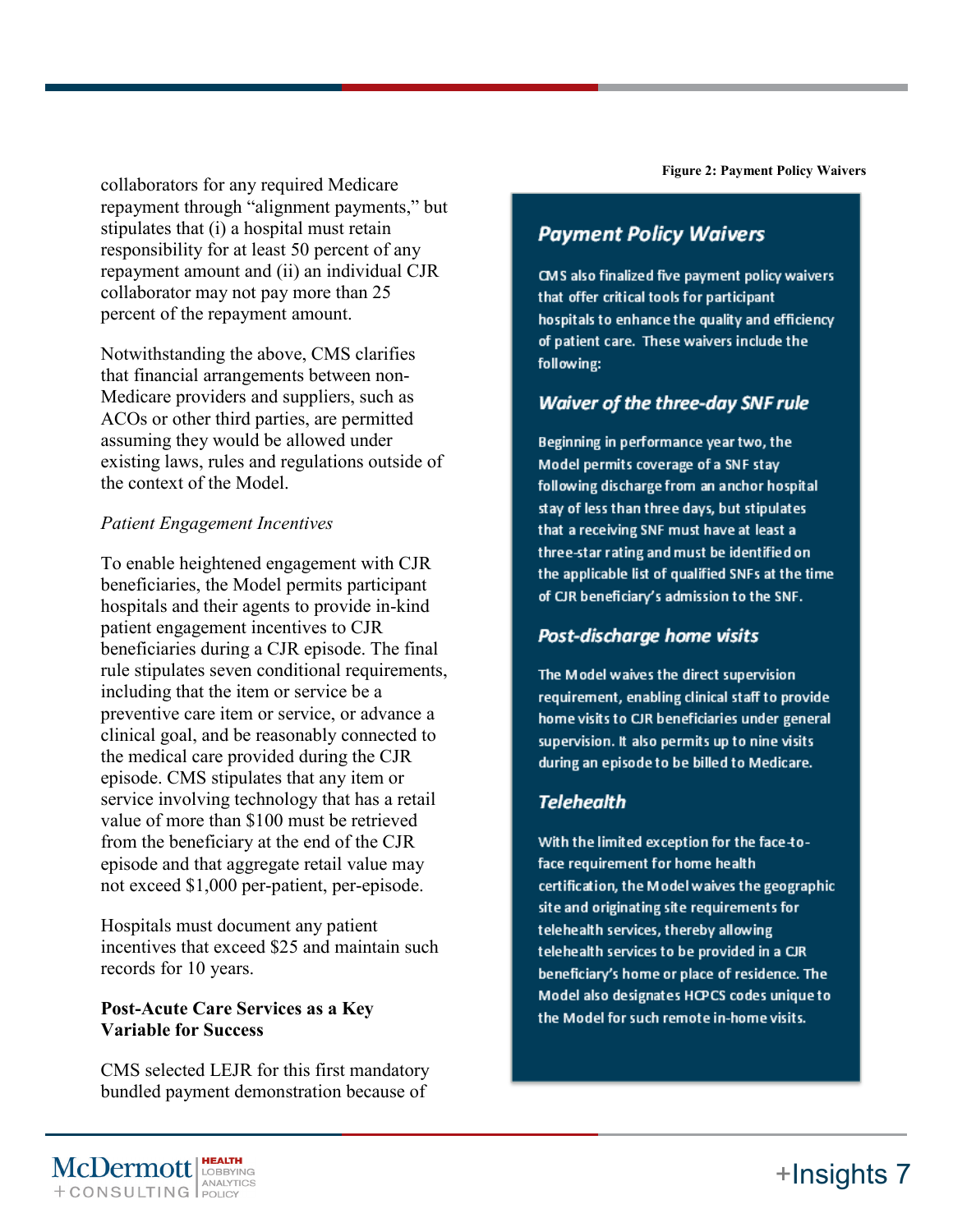significant volume of procedures, the associated expenses and the cost variation across the country. Hip and knee replacements are among the most common surgeries for Medicare beneficiaries. In 2013, there were more than 400,000 inpatient primary LEJR procedures amounting to more than \$7 billion in hospitalization alone. Further, the quality and cost of care for these hip and knee replacement surgeries vary substantially among providers.

The 90-day episode length and financial accountability for care outside of the four walls of the hospital under the Model underscore a key strategic opportunity under the Model: reducing variation in post-acute care use. Because post-acute care providers have such a significant effect on cost of care within the 90-day post-discharge period, hospitals will need to strategically engage with post-acute providers to establish more efficient care and avoid hospital readmissions, both of which will be critical for financial performance and quality measures.

CMS and other policy makers anticipate opportunities for savings in the post-acute care space. In a recent analysis of Medicare claims data by episode of care, for example, the Medicare Payment Advisory Commission (MedPAC) found that while post-acute care accounts for a minority of episode spending, it comprises the majority of variation in spending. MedPAC concluded that hospitals have opportunities to improve episode spending efficiency by guiding patients to high-value post-acute care services. In the final rule, CMS also documents substantial regional variation in post-acute care referral patterns and the intensity of post-acute care services, reiterating the opportunities created

by the Model to incentivize hospitals to manage the post-acute care decisions.

#### **Key Takeaways**

The CJR Model will be an important tool for CMS as it works to achieve the ambitious targets set by the Secretary to shift 30 percent of Medicare fee-for-service payments into alternative payment models by the end of 2016, and 50 percent by the end of 2018.

Heretofore, with the exception of several lowprofile models such as the Prior Authorization of Power Mobility Devices Demonstration (which was not implemented through Section 1115A authority), CMS's payment and service delivery models have remained voluntary in nature. The CJR Model and Home Health Value-Based Purchasing Model, recently finalized in the 2016 Home Health Prospective Payment System final rule, evidence a critical shift in CMS's strategy. The use of CMMI's authority under Section 1115A of the Social Security Act is notable for its broader implications: beyond the wide latitude afforded under Section 1115A to test a broad, non-limited list of payment and service delivery models, Section 1115A also authorizes the Secretary to expand the scope or scale of models and demonstrations through rulemaking that the Secretary determines, and the CMS Actuary certifies, will (i) maintain quality and reduce net expenditure, (ii) improve quality and not increase net expenditure, or, ideally, (iii) simultaneously improve quality and reduce net expenditure. In turn, the information gained from testing CJR across a wide variety of hospitals nationally, without selection bias, could enable CMS to judiciously assess whether a national expansion of LEJR episodic payments is prudent.